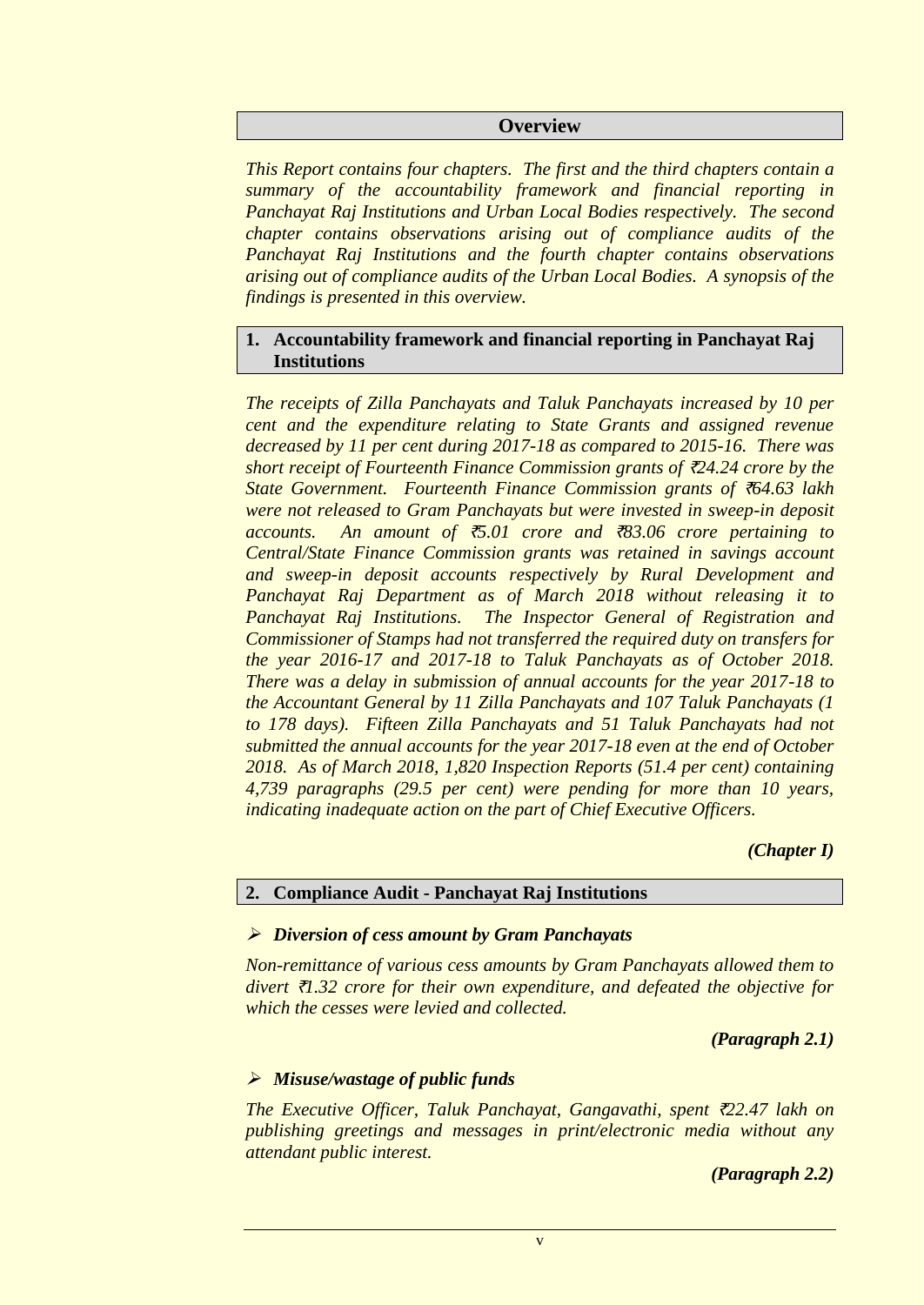### **3. Accountability framework and financial reporting in Urban Local Bodies**

*The collection of property tax vis-a-vis demand was poor. Urban Local Bodies including Bruhat Bengaluru Mahanagara Palike had not remitted or short remitted Health cess, Library cess and Beggary Cess. The Inspector General of Registration and Commissioner of Stamps had not transferred the required duty on transfers for the year 2016-17 and 2017-18 to Urban Local Bodies as of October 2018. The State Government released only 6.93 per cent of Non-Loan Net Own Revenue Receipts as against the stipulated 10 per cent. The State Government did not have an Internal Audit Wing to oversee the functions of Urban Local Bodies. The Property Tax Board was not yet established in the State (November 2018). The Karnataka State Audit and Accounts Department had not audited the accounts of Bruhat Bengaluru Mahanagara Palike for the years 2016-17 and 2017-18. As of March 2018, 265 Inspection Reports containing 4,109 paragraphs were pending for more than three years, indicating inadequate action on the part of Urban Local Bodies.*

*(Chapter III)*

# **4. Compliance Audit - Urban Local Bodies**

## *Avoidable payment of penal interest*

*Bruhat Bengaluru Mahanagara Palike repeatedly defaulted in repaying the loan instalments despite the budgetary provisions and availability of sufficient funds, resulting in avoidable payment of penal interest of* `*20.07 crore.*

# *(Paragraph 4.1)*

# *Loss of revenue due to incorrect assessment of property tax*

*Joint Commissioner, Bommanahalli Zone, Bruhat Bengaluru Mahanagara Palike wrongly assessed corridor/service area of a building at a lower rate. He also did not consider the date of occupancy certificate for levying property tax. These resulted in short assessment of tax and consequent loss of revenue of* `*6.72 crore.*

## *(Paragraph 4.2)*

## *Loss of revenue*

*Fraudulent issue of trade licences and manipulation of Online Trade Licence System with fictitious instrument numbers at the office of the Medical Officer, Health, BBMP, Bommanahalli resulted in revenue loss of* `*3.75 crore. Further, the Medical Officer failed to comply with the codal provisions by not remitting 354 bankers' cheques/demand drafts worth* `*22.44 lakh to the bank account.*

*(Paragraph 4.3)*